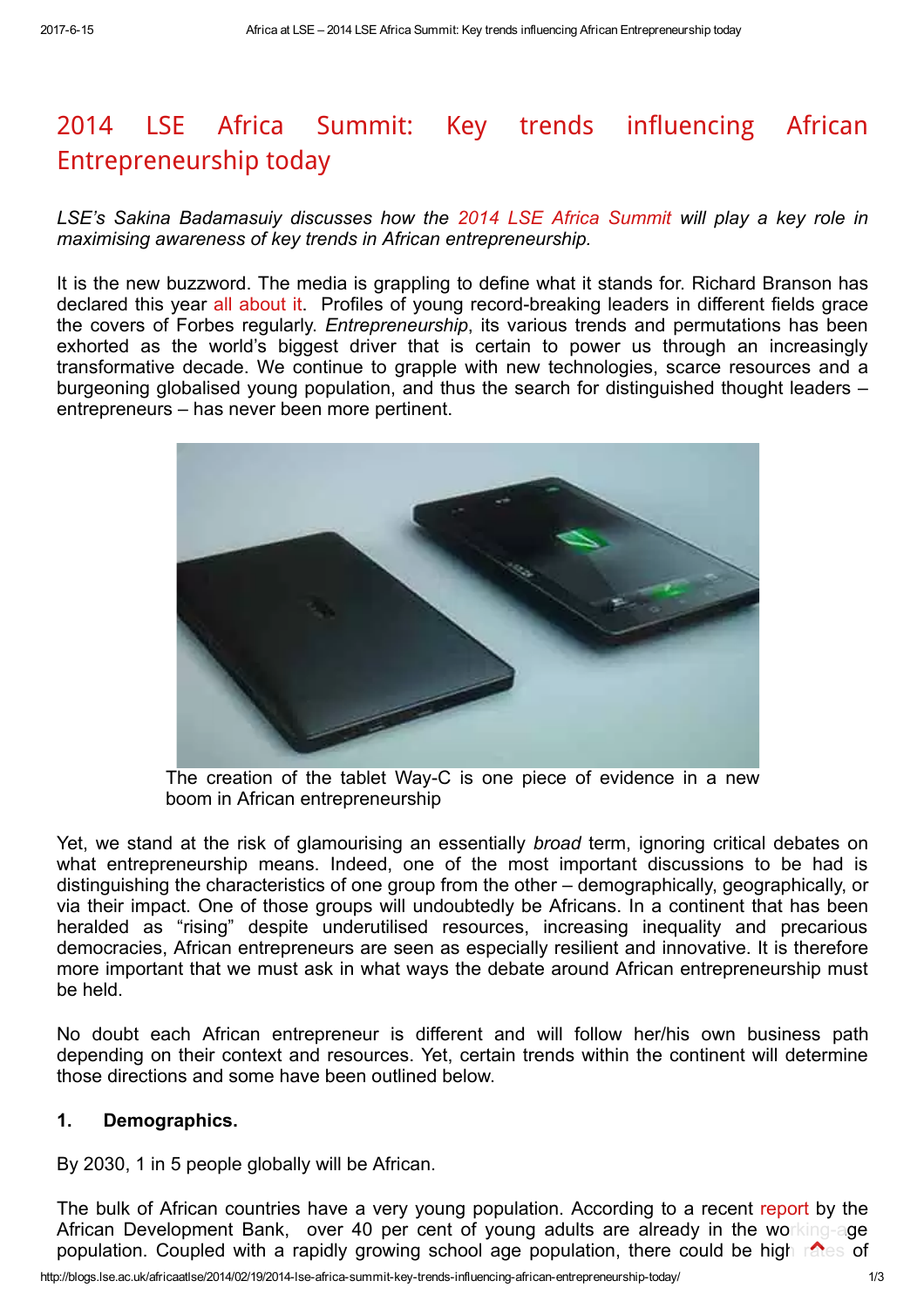workforce growth. These dynamics in turn are associated with high levels of unemployment and political instability/backlash unless of course, businesses flourish. If countries manage the demographic transition wisely, a window of opportunity opens up especially for entrepreneurs and businesses.

Indeed, many of Africa's entrepreneurs are young. Ashish Thakkar, the continent's youngest billionaire is just over 30. Among one of the most innovative minds, Verone Mankou, who is only 28, built the Way-C. Africa's answer to the iPad all in the Republic of Congo. His is one of the many such stories that continue to emerge.

## 2. Technology

A recent [McKinsey](http://www.mckinsey.com/insights/high_tech_telecoms_internet/lions_go_digital_the_internets_transformative_potential_in_africa) report explains that at present, Africa's "iGDP" (GDP measurement based on contributions from the internet) is only 1.1% but by 2025, it should grow to at least 5 to 6 per cent, equalling that of leading economies such as Sweden, Taiwan, and the United Kingdom. What this could mean for entrepreneurs is that a focus on the technology sector as well as its potential gains is all the more crucial. No doubt, if the internet achieves the same kind of scale and impact as the spread of mobile phones in Africa, iGDP could account for as much as 10 per cent, or \$300 billion, of total GDP while producing a leap forward in economic and social development.

Already, young technologists from tech [hubs](http://www.bbc.co.uk/news/business-18878585) in Africa are bringing fresh, ideas to the globe. In Uganda alone, Kampalans have won Apps for Africa contest with a mobile app that measures foetal heart rates. They have established robotics workshops for school students, and set up Python coding lessons for girls. An understanding of how such models can be replicated in other countries is essential for Africa's progress.

## 3. Africapitalism

Can Africapitalism save the continent? What does it even mean? A phrase coined by the Nigerian billionaire, Tony O. Elumelu, "Africapitalism is the philosophy that the African private sector has the power to transform the continent through long-term investments, creating both economic prosperity and social wealth," he said in 2010 in his capacity as CEO of Heirs Holdings. No doubt, Elumelu is showing he's more than just talk – in 2012 he announced a \$2.5 billion investment in US President Barack Obama's Power Africa initiative. He also plans to open an Africapitalism institute with the ultimate goal of helping 1,000 emerging African entrepreneurs build pan-African companies like Heirs Holdings.

Beyond investing, Africapitalism "is also a call to action for us Africans to take responsibility for our own development – and for non-Africans to evolve their thinking about how best to channel their efforts and investments in the region."

Elumelu is only one of a growing number of African entrepreneurs and philanthropists using their personal wealth and business expansion to generate jobs and, they say, widespread economic benefits for African countries. These people also include Ozwald Boateng and his Made in Africa Foundation, increasingly taking the stage and emphasising building an Africa for Africans. As a strategy for inspiring, funding, and leading younger entrepreneurs to build models for themselves and find innovative home-grown solutions, Africapitalism is worth seriously discussing.

## 4. Urbanisation

Urbanisation is also revolutionising the African continent. More than 30% of Africa's 1 billion residents currently live in urban areas, but according to the [Economist](http://www.economist.com/blogs/dailychart/2010/12/urbanisation_africa), by 2030 that proportion will have risen to a half. In the context of urbanisation, entrepreneurship is vital. African urbanisation is increasing productivity – which rises as workers move from agricultural work into urban jobs – as well as demand and investment. Young startups can scale up easily by first finding their niche and then attaining greater economies of scale by distributing their fixed costs over a large, rapidly growing customer base. Most significantly, urbanisation is driving the construction of more roads,